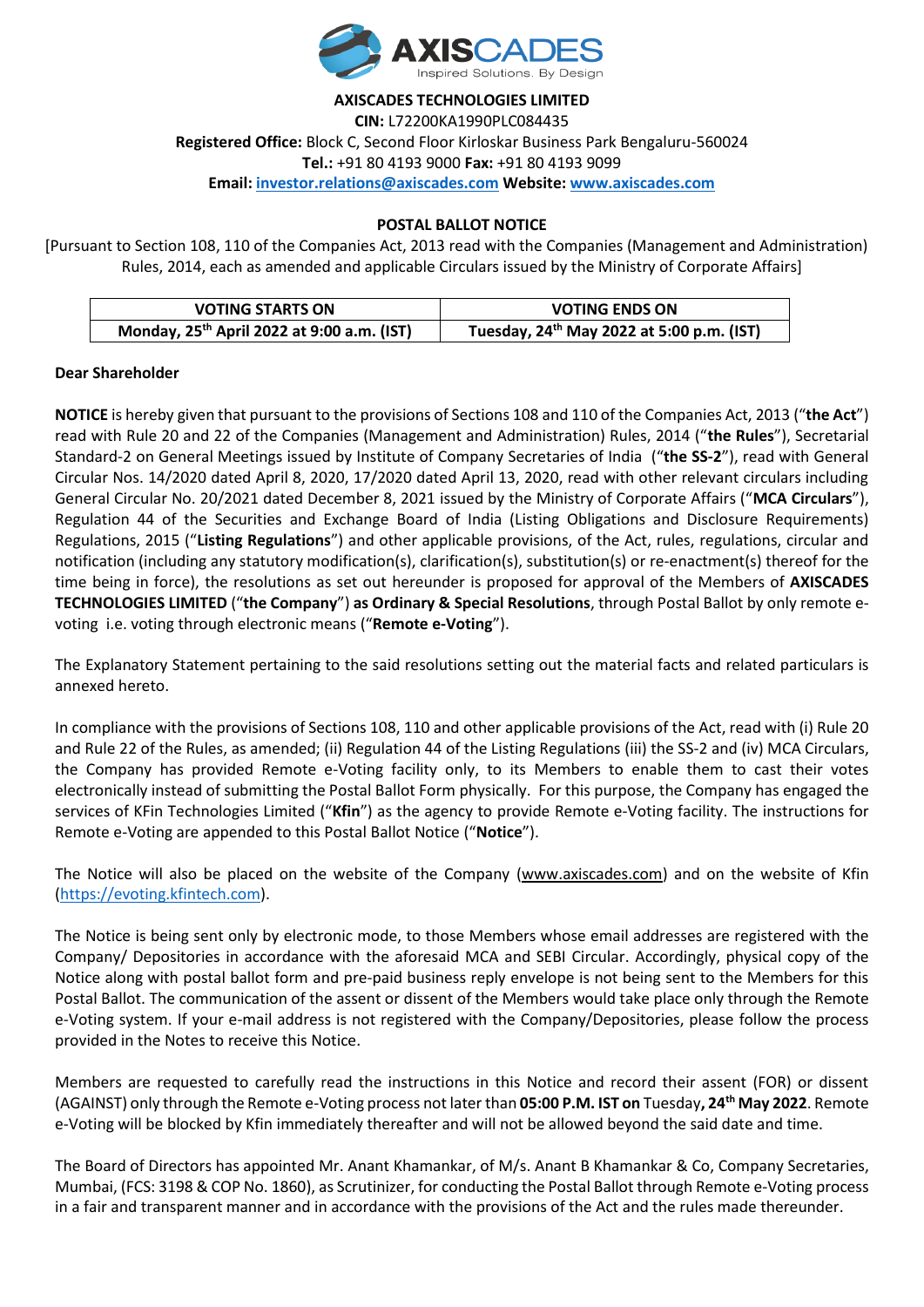After completion of scrutiny of the votes, the Scrutinizer will submit his Report to the Chairman of the Company, or any person authorised by the Chairman. The results of the voting conducted through Postal Ballot (through the Remote e-Voting process) along with the Scrutinizer's Report will be announced by the Chairman or such person as authorised, on or before Thursday, 26<sup>th</sup> May, 2022. The same will be displayed on the website of the Company: [\(www.axiscades.com\)](http://www.axiscades.com/), the website of Kfin: https://evoting.kfintech.com and also shall be communicated to BSE Limited ("**BSE**") and the National Stock Exchange of India Limited ("**NSE**"), where the Company's equity shares are listed. The Company will also display the results of the Postal Ballot at its Registered Office.

## **SPECIAL BUSINESS**

### **1. APPOINTMENT OF MR. ARUN KRISHNAMURTHI (DIN: 09408190) AS DIRECTOR OF THE COMPANY**

To consider and if thought fit, pass with or without modification, the following resolution as an **ORDINARY RESOLUTION**:

"**RESOLVED THAT** pursuant to Section 149, 152, 197 and other applicable provisions of the Companies Act, 2013 and the Companies (Appointment and Qualification of Directors) Rules, 2014, Mr. Arun Krishnamurthi (DIN: 09408190), who was appointed as an Additional Director by the Board of Directors w.e.f. 22<sup>nd</sup> November 2021 pursuant to the provisions of Section 161 of the Companies Act, 2013 read with Articles of Association of the Company and who holds office up to the date of the ensuing Annual General Meeting and in respect of whom the Company has received a recommendation from Nomination & Remuneration Committee and Board proposing his candidature for the office of a Director, be and he is hereby appointed a Director of the Company not liable to retire by rotation.

### **2. APPOINTMENT OF MR. ARUN KRISHNAMURTHI (DIN: 09408190) AS CHIEF EXECUTIVE OFFICER AND MANAGING DIRECTOR OF THE COMPANY**

To consider and if thought fit, pass with or without modification, the following resolution as a **SPECIAL RESOLUTION**:

"**RESOLVED THAT** pursuant to the provisions of Section 196, 197, 203 and any other applicable provisions of the Companies Act, 2013, the rules framed thereunder and SEBI (Listing Obligations & Disclosure Requirements) Regulations, 2015 (including any statutory modification(s) or re-enactment thereof for the time being in force), read with Schedule V of the Companies Act, 2013 and the Articles of Association of the Company, the consent of the Members of the Company be and is hereby accorded for the appointment of Mr. Arun Krishnamurthi (DIN: 09408190), as Chief Executive Officer & Managing Director of the Company, for a period of five years from 22<sup>nd</sup> November 2021 to 21<sup>st</sup> November 2026 at a remuneration for a period of three years from 22<sup>nd</sup> November 2021 to 21<sup>st</sup> November 2024, as per terms detailed herein below:

- 1) Fixed Compensation would be Rs. 2,61,46,833/- per annum (Rupees Two Crores Sixty-One Lakhs Forty-Six Thousand Eight Hundred Thirty-Three Only). The annual increments will be decided by the Board based on the recommendation of the Nomination & Remuneration Committee (hereinafter referred as "NRC") and will be performance based taking into account his individual and Company's performance and policies of the Company.
- 2) Benefits & Retirals would be Rs. 18,53,167/- per annum (Rupees Eighteen Lakh Fifty-Three Thousand One Hundred and Sixty-Seven Only)
- 3) Performance Linked Variable Pay of Rs. 1,60,00,000/- (Rupees One Crore Sixty Lakhs), and
- 4) ESOPs (subject to necessary approvals): 15,10,381 options (Details of vesting period, price and vesting criteria will be as per the Company's policy & procedure and as approved by the Board).

**RESOLVED FURTHER THAT** the terms and remuneration as stated above and in the Explanatory Statement of this resolution shall be deemed to form part hereof and in the event of inadequacy or absence of profits during this term mentioned above, the remuneration comprising salary, perquisites and benefits approved by the Board of Directors be paid as minimum remuneration to Mr. Arun Krishnamurthi, as Chief Executive Officer & Managing Director of the Company.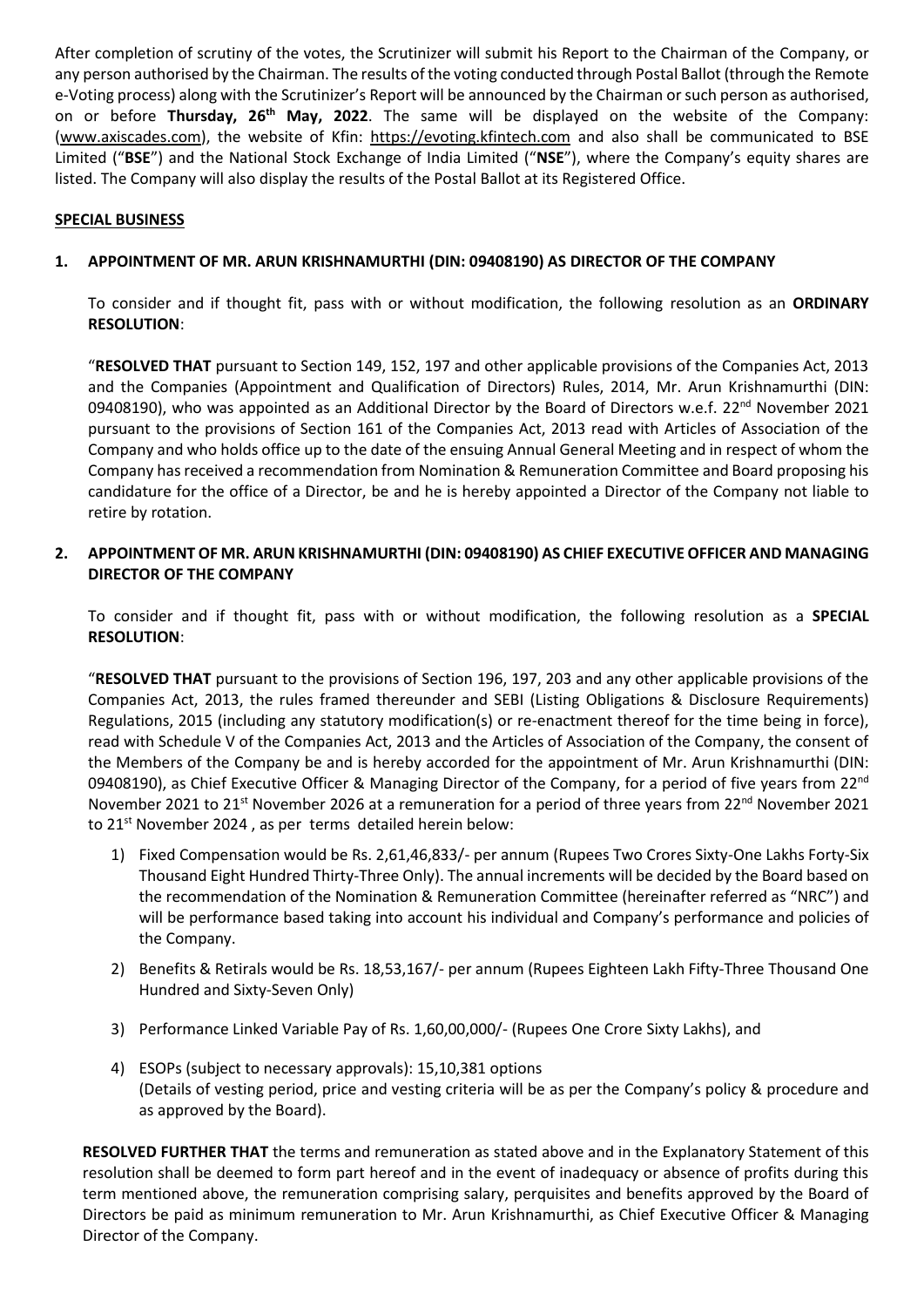**RESOLVED FURTHER THAT** the Board of Directors of the Company be and is hereby authorised to vary and/or revise the remuneration of Mr. Arun Krishnamurthi) within limits permissible under the Act and do all such acts, deeds and things and execute all such documents, instruments and writings as may be required to give effect to the aforesaid resolution.

## **3. APPOINTMENT OF MR. DAVID ABIKZIR (DIN: 03160720) AS NON-EXECUTIVE NON-INDEPENDENT DIRECTOR OF THE COMPANY**

To consider and if thought fit, pass with or without modification, the following resolution as an **ORDINARY RESOLUTION**:

"**RESOLVED THAT** pursuant to Section 149, 152, 197 and other applicable provisions of the Companies Act, 2013 and the Companies (Appointment and Qualification of Directors) Rules, 2014, Mr. David Abikzir (DIN: 08764633), who was appointed as an Additional Director by the Board of Directors w.e.f. 22<sup>nd</sup> March 2022 pursuant to the provisions of Section 161 of the Companies Act, 2013 read with Articles of Association of the Company and who holds office up to the date of the ensuing General Meeting pursuant to Regulation 17(1C) of SEBI (Listing Obligations and Disclosure Requirements) Regulations 2015 and in respect of whom the Company has received a recommendation from Nomination & Remuneration Committee and Board proposing his candidature for the office of a Director, be and is hereby appointed as a Non-Executive Non-Independent Director of the Company and is liable to retire by rotation.

**RESOLVED FURTHER THAT** the Board of Directors of the Company be and is hereby authorized to do all the acts and to take all the steps as may be necessary, proper and expedient to give effect to the foregoing resolution."

# **4. APPOINTMENT OF MR. ABHISHEK KUMAR (DIN: 01763213) AS NON-EXECUTIVE NON-INDEPENDENT DIRECTOR OF THE COMPANY**

To consider and if thought fit, pass with or without modification, the following resolution as an **ORDINARY RESOLUTION**:

"**RESOLVED THAT** pursuant to Section 149, 152, 197 and other applicable provisions of the Companies Act, 2013 and the Companies (Appointment and Qualification of Directors) Rules, 2014, Mr. Abhishek Kumar (DIN: 01763213), who was appointed as an Additional Director by the Board of Directors w.e.f. 22<sup>nd</sup> March 2022 pursuant to the provisions of Section 161 of the Companies Act, 2013 read with Articles of Association of the Company and who holds office up to the date of the ensuing General Meeting pursuant to Regulation 17(1C) of SEBI (Listing Obligations and Disclosure Requirements) Regulations 2015 and in respect of whom the Company has received a recommendation from Nomination & Remuneration Committee and Board proposing his candidature for the office of a Director, be and is hereby appointed as a Non-Executive Non-Independent Director of the Company and is liable to retire by rotation."

**RESOLVED FURTHER THAT** the Board of Directors of the Company be and is hereby authorized to do all the acts and to take all the steps as may be necessary, proper and expedient to give effect to the foregoing resolution.

### **By Order of the Board of Directors of AXISCADES TECHNOLOGIES LIMITED**

**Sd/- SONAL DUDANI** Company Secretary & Compliance Officer (Membership No: ACS 40415)

Bangalore, 22nd March 2022 **Registered Office:** Block C, Second Floor, Kirloskar Business Park, Bengaluru - 560 024 CIN - L72200KA1990PLC084435 E-mail id[: investor.relations@axiscades.com](mailto:investor.relations@axiscades.com) Website address: [www.axiscades.com](http://www.axiscades.com/)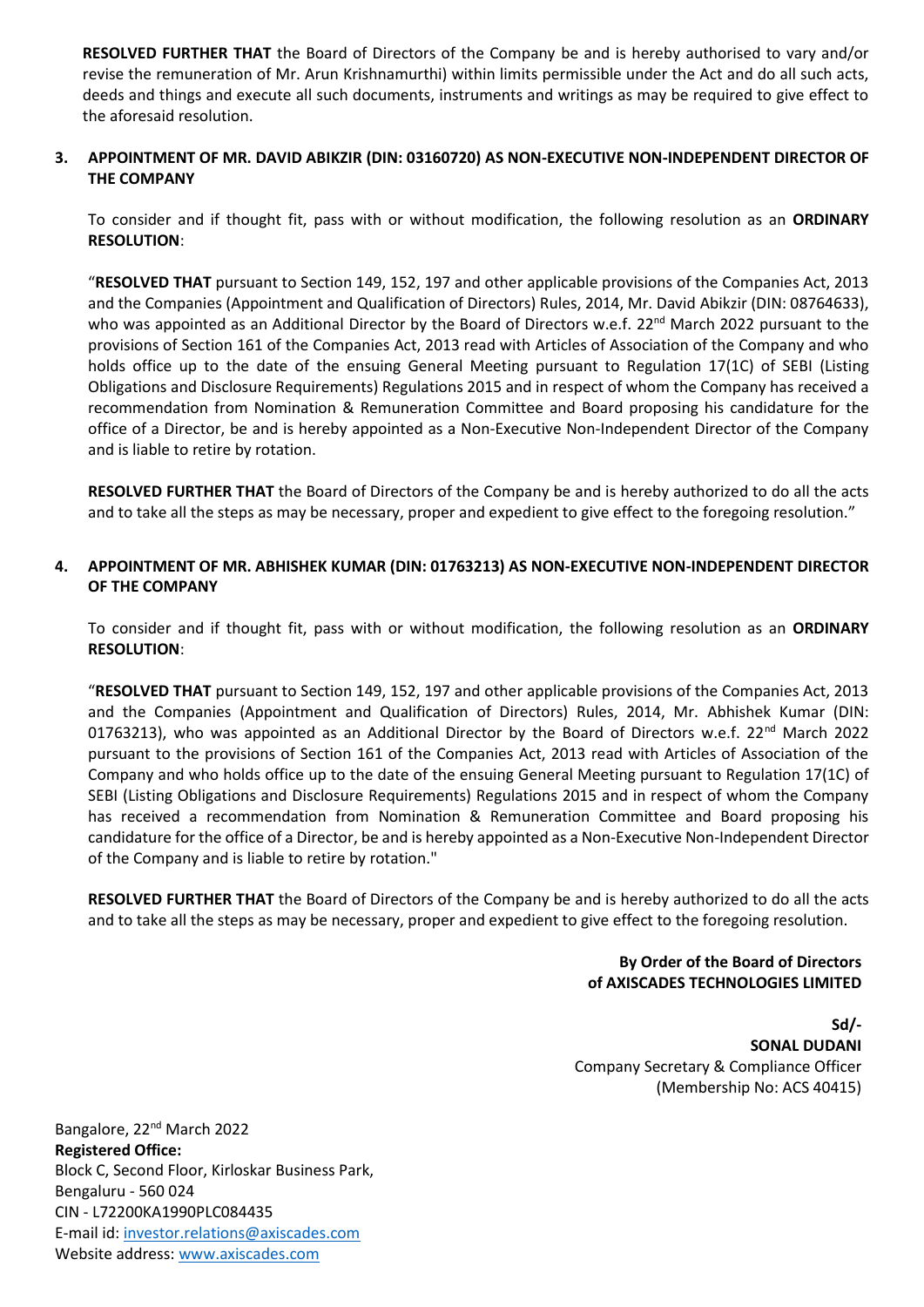### **Notes:**

- 1. Explanatory Statement for the proposed resolutions mentioned above, pursuant to Section 102 of the Companies Act, 2013 read with Section 110 of the Act and Rule 22 of the Rules setting out material facts is appended herein below.
- 2. In compliance with the MCA Circulars, the Notice along with the instructions regarding Remote e-Voting is being sent by electronic mode only to those Members whose names appear in the Register of Members / list of Beneficial Owners, maintained by the Company / Depositories as at close of business hours on Friday, 15th April 2022 (i.e. Cut-off date), and whose e-mail IDs are registered with the Depository Participants (DPs) or with the Company or its Registrar and Transfer Agent as on the Cut-off date and will be sent to those member who will register their e-mail address in accordance with the process outlined in this Notice. For Members who have not registered their e-mail IDs, please follow Part B of instructions given under point 17.
- 3. As per the MCA Circulars, physical copies of the Notice, postal ballot forms and pre-paid business reply envelopes are not being sent to Members for this postal ballot. Members are requested to provide their assent or dissent through Remote e-Voting only. The Company has engaged the services of Kfin Technologies Limited to provide Remote e-Voting facility to its members.
- 4. A copy of the Notice is available on the website of the Company at [www.axiscades.com,](http://www.axiscades.com/) website of the stock exchanges i.e. BSE Limited and National Stock Exchange of India Limited at [www.bseindia.com a](http://www.bseindia.com/)nd [www.nseindia.com r](http://www.nseindia.com/)espectively and on the website of our E-voting agency i.e. KFin Technologies Limited's('Kfin') E-Voting website at [https://evoting.kfintech.com/.](http://www.evoting.nsdl.com/)
- 5. All documents referred to in the Notice will also be available electronically for inspection, without any fee, to Members from the date of circulation of the Notice up to the closure of the voting period. Members desirous of inspecting the documents referred to in the Notice or Statement may send their requests to [secretary@](mailto:sonal.d@axiscades.in)axiscades.com from their registered e-mail addresses mentioning their names, folio numbers/DP ID and Client ID, between the period Monday, 25<sup>th</sup> April, 2022 to Tuesday, 24<sup>th</sup> May, 2022.
- 6. To support the 'Green Initiative', Members who have not yet registered their email addresses are requested to register the same with their DPs in case the shares are held by them in electronic form and with the Company in case the shares are held by them in physical form.
- 7. After sending the notice of Postal Ballot through email, an advertisement shall be published in English newspaper and Kannada newspaper, each with wide circulation in the district, where the Registered Office of the Company is situated, and also on the Company's website: [www.axiscades.com](http://www.axiscades.com/)
- 8. The voting rights of the Members shall be in proportion to their share of the paid-up equity share capital of the Company as on the Cut-Off Date i.e., **Friday, 15th April 2022**. Members whose names appear in the Register of Members / List of Beneficial Owners as on the Cut-off Date shall only be considered eligible for the purpose of Remote e-Voting and those members would be able to cast their votes and convey their assent or dissent to the proposed resolutions only through the Remote e-Voting process. Any person who is not a Member as on the Cutoff date should treat this Notice for information purpose only.

Members of the Company as on the Cut-Off Date (including those Members who may not have received this Notice due to non-registration of their e-mail addresses with the Company/RTA/Depositories) shall be entitled to vote in relation to the aforementioned resolutions in accordance with the process specified in this Notice.

- 9. A Member cannot exercise his vote by proxy on Postal Ballot.
- 10. In compliance with the provisions of Section 108 and Section 110 of the Act read with Rules 20 and 22 of the Rules, Regulation 44 of the SEBI Listing Regulations, SS-2 and the MCA Circulars, the Company is pleased to provide Remote e-Voting facility to its Members, to enable them to cast their votes electronically. The detailed procedure with respect to remote e-voting is mentioned in note no. 17 of this Notice.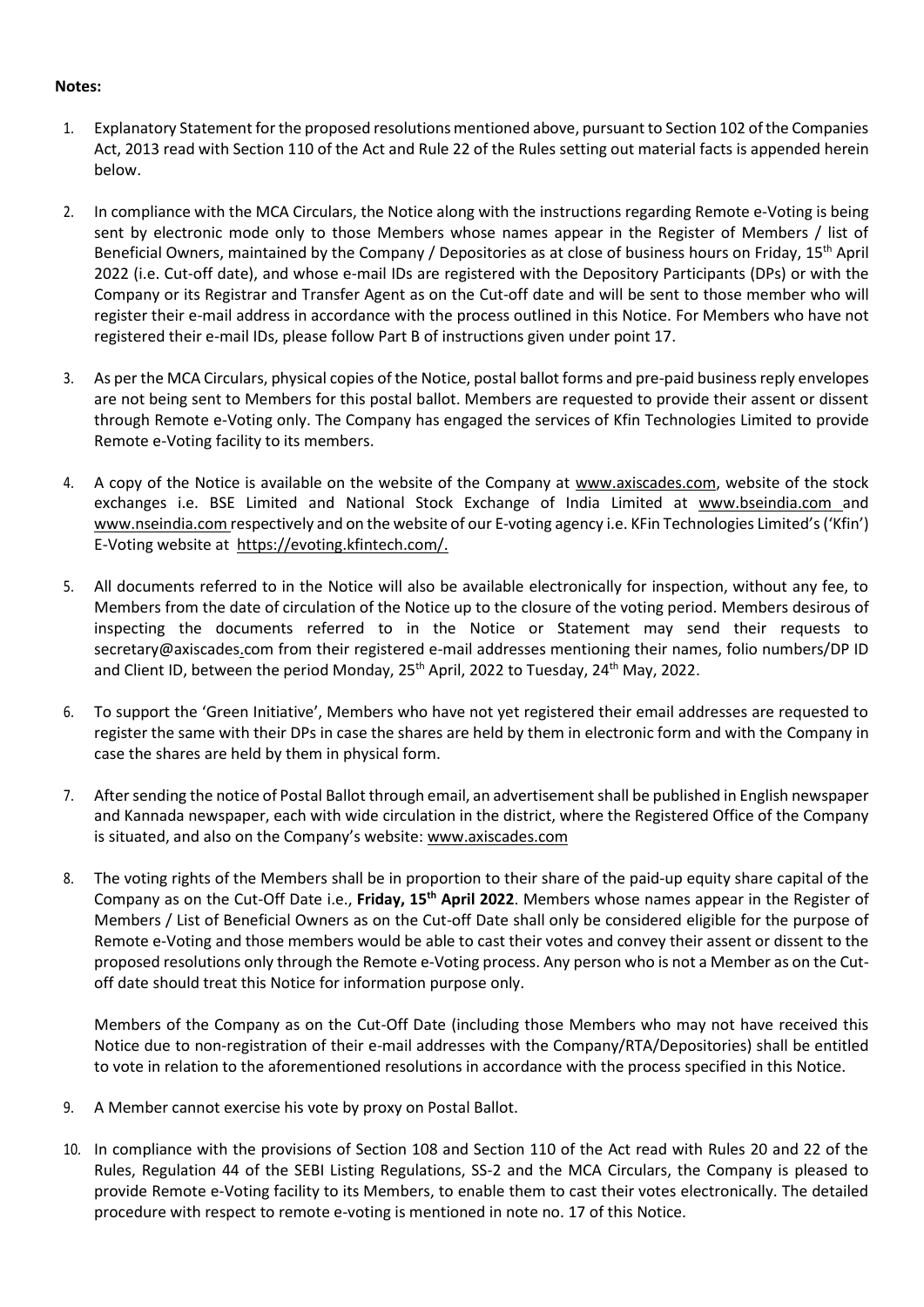- 11. The Remote e-Voting will commence on **Monday, 25 th April, 2022 at 9:00 a.m. (IST)** and will end on **Tuesday, 24th May 2022 at 17:00 hours (IST)**. During this period, Members of the Company holding shares in physical or electronic form as on the Cut-Off Date may cast their vote electronically. The Remote e-Voting will be blocked by Kfin Technologies Limited immediately thereafter and will not be allowed beyond the said date and time.
- 12. Members are requested to cast their vote through the Remote e-Voting process not later than 17:00 hours IST on Tuesday, 24<sup>th</sup> May 2022, in order to be eligible for being considered, failing which it will be strictly considered that no vote has been received from the Member. Once the votes on the resolutions are casted by the Members, the Members shall not be allowed to change these subsequently.
- 13. The Board of Directors of the Company has appointed Mr. Anant B Khamankar, Company Secretary in Practice, (FCS: 3198 & COP No. 1860), as Scrutinizer, to scrutinize the Postal Ballot through Remote e-Voting process in a fair and transparent manner. He has communicated his willingness for such appointment and will be available for the same.
- 14. The Scrutinizer will submit his report to the Chairman or any other person authorised by the Chairman after the completion of scrutiny and the result of the voting by postal ballot through the Remote e-Voting process will be announced by the Chairman, or such person as authorised, on or before **Thursday, 26 th May 2022**. The Scrutinizer's decision on the validity of the e-voting shall be final and binding.
- 15. The Results declared along with the Scrutinizer's Report shall be placed on the Company's website [www.axiscades.com](http://www.axiscades.com/) and on the website of Kfin Technologies Limited [https://evoting.kfintech.com](https://evoting.kfintech.com/) immediately after the result is declared by the Chairman or any other person authorized by him, and the same shall be communicated to the Stock Exchanges, where the equity shares of the Company are listed. The results shall also be displayed on the notice board at the Registered Office of the Company.
- 16. The resolutions, if passed by the requisite majority through Postal Ballot, shall be deemed to have been passed on Tuesday, 24<sup>th</sup> May 2022, i.e., the last date specified for receipt of votes through the Remote e-Voting process.
- 17. **The details of the process and manner for Remote e-Voting are explained herein below: Process to vote electronically using Kfin Technologies Limited e-Voting system: Step 1**: Access to Depositories e-Voting system in case of individual shareholders holding shares in demat mode.

**Step 2**: Access to KFintech e-Voting system in case of shareholders holding shares in physical mode and nonindividual shareholders in demat mode.

| Type of shareholders                                                  | Login Method                                                                                                                                                                                                                                                                                                                                                                                                                                                                                                                                                                                                                                                                                                                    |
|-----------------------------------------------------------------------|---------------------------------------------------------------------------------------------------------------------------------------------------------------------------------------------------------------------------------------------------------------------------------------------------------------------------------------------------------------------------------------------------------------------------------------------------------------------------------------------------------------------------------------------------------------------------------------------------------------------------------------------------------------------------------------------------------------------------------|
| Individual Shareholders holding securities in<br>demat mode with NSDL | 1. User already registered for IDeAS facility:<br>i. Visit URL: https://eservices.nsdl.com<br>ii. Click on the "Beneficial Owner" icon under "Login" under<br>'IDeAS' section.<br>iii. On the new page, enter User ID and Password.<br>Post successful authentication, click on "Access to e-Voting"<br>iv. Click on company name or e-Voting service provider and you<br>will be re- directed to e-Voting service provider website for<br>casting the vote during the remote e-Voting period.<br>2. User not registered for IDeAS e-Services<br>i. To register click on link : https://eservices.nsdl.com<br>ii. Select "Register Online for IDeAS" or click at<br>https://eservices.nsdl.com/SecureWeb/IdeasD<br>irectReg.jsp |
|                                                                       | iii. Proceed with completing the required fields.<br>iv. Follow steps given in points 1                                                                                                                                                                                                                                                                                                                                                                                                                                                                                                                                                                                                                                         |

Details on Step 1 are mentioned below:

Login method for remote e-Voting for Individual shareholders holding securities in demat mode.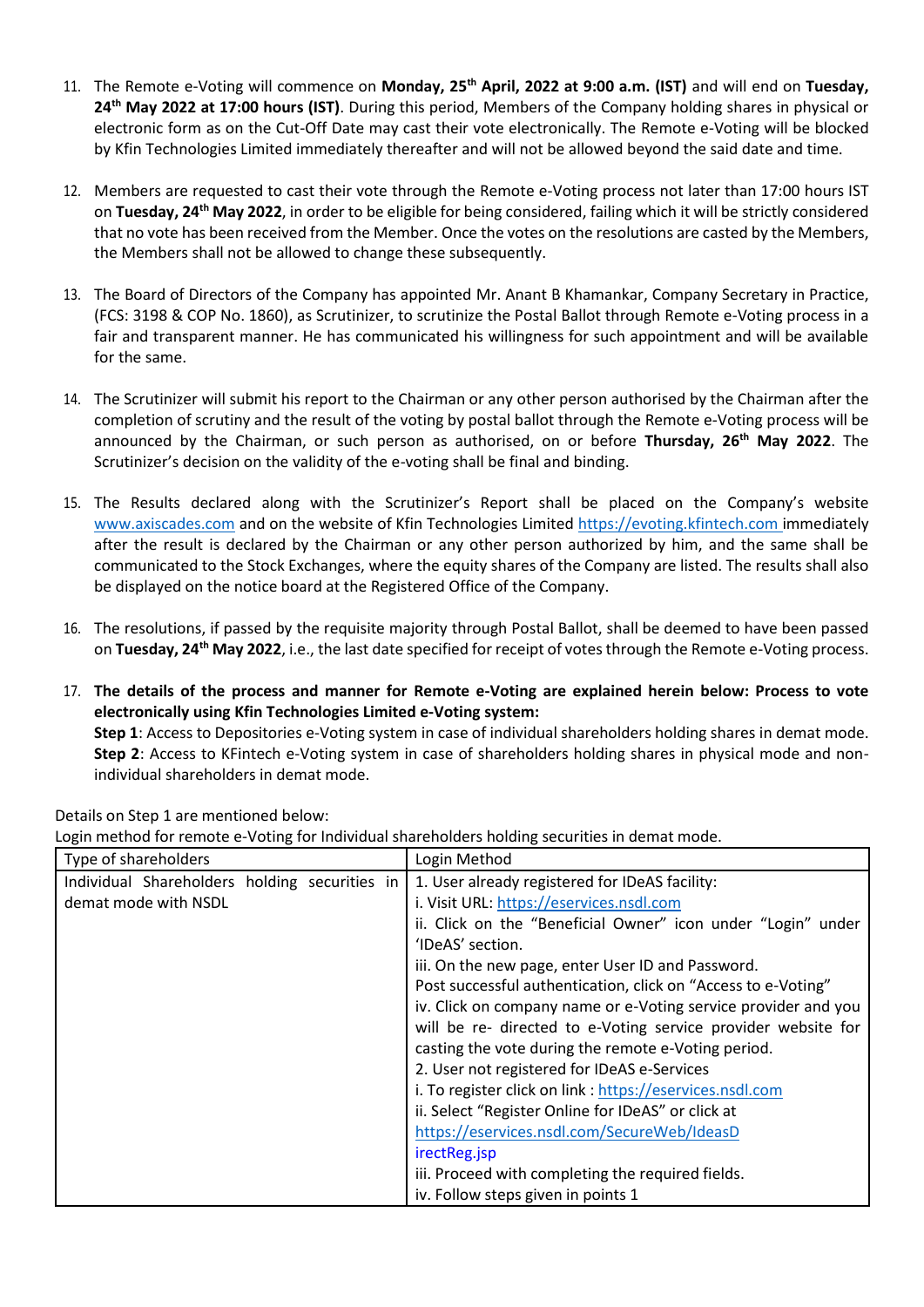|                                                | 3. Alternatively by directly accessing the e-Voting website of                                    |
|------------------------------------------------|---------------------------------------------------------------------------------------------------|
|                                                | <b>NSDL</b>                                                                                       |
|                                                | i. Open URL: https://www.evoting.nsdl.com/                                                        |
|                                                | ii. Click on the icon "Login" which is available under                                            |
|                                                | 'Shareholder/Member' section.                                                                     |
|                                                | iii. A new screen will open. You will have to enter your User ID                                  |
|                                                | (i.e. your sixteen digit demat account number held with NSDL),                                    |
|                                                | Password / OTP and a Verification Code as shown on the screen.                                    |
|                                                | iv. Post successful authentication, you will be requested to select                               |
|                                                | the name of the company and the name of the e-Voting Service                                      |
|                                                | Provider (ESP) , i.e. KFintech.                                                                   |
|                                                | v. On successful selection, you will be redirected to KFintech e-                                 |
|                                                | Voting page for casting your vote during the remote e-Voting                                      |
|                                                | period.                                                                                           |
| Individual Shareholders holding securities in  | 1. Existing user who have opted for Easi / Easiest                                                |
| demat mode with CDSL                           | i. Visit URL:                                                                                     |
|                                                | https://web.cdslindia.com/myeasi/home/login                                                       |
|                                                | or URL: www.cdslindia.com                                                                         |
|                                                | ii. Click on New System Myeasi                                                                    |
|                                                | iii. Login with your registered user ID and password.                                             |
|                                                | iv. The user will see the e-Voting Menu. The Menu will have links                                 |
|                                                | of ESP i.e. KFintech e-Voting portal.                                                             |
|                                                | v. Click on e-Voting service provider name to cast your vote.                                     |
|                                                | 2. User not registered for Easi/Easiest                                                           |
|                                                | i. Option to register is available at                                                             |
|                                                | https://web.cdslindia.com/myeasi/Registration/Easi                                                |
|                                                | Registration                                                                                      |
|                                                | ii. Proceed with completing the required fields.<br>iii. Follow the steps given in point 1        |
|                                                | 3. Alternatively, by directly accessing the e-Voting website of                                   |
|                                                | <b>CDSL</b>                                                                                       |
|                                                | i. Visit URL: www.cdslindia.com                                                                   |
|                                                | ii. Provide your demat Account Number and PAN No.                                                 |
|                                                | iii. System will authenticate user by sending OTP on registered                                   |
|                                                | Mobile & Email as recorded in the demat Account.                                                  |
|                                                | iv. After successful authentication, user will be provided links for                              |
|                                                | the respective ESP, i.e Kfintech                                                                  |
|                                                | where the e- Voting is in progress.                                                               |
| Individual Shareholder login through their     | I. You can also login using the login credentials of your demat                                   |
| demat<br>accounts/ Website<br>Depository<br>of | account through your DP registered with NSDL/CDSL for e-Voting                                    |
| Participant                                    | facility.                                                                                         |
|                                                | II. Once logged-in, you will be able to see e-Voting option.                                      |
|                                                | Once you click on e-Voting option, you will be redirected to NSDL                                 |
|                                                | / CDSL Depository site after successful authentication, wherein                                   |
|                                                | you can see e-Voting feature.<br>III. Click on options available against company name or e-Voting |
|                                                | service provider - Kfintech and you will be redirected to e-Voting                                |
|                                                | website of Kfintech for casting your vote during the remote e-                                    |
|                                                | Voting period without any further authentication.                                                 |
|                                                |                                                                                                   |

**Important note**: Members who are unable to retrieve User ID / Password are advised to use Forgot user ID and Forgot Password option available at respective websites.

Helpdesk for Individual Shareholders holding securities in demat mode for any technical issues related to login through Depository i.e. NSDL and CDSL.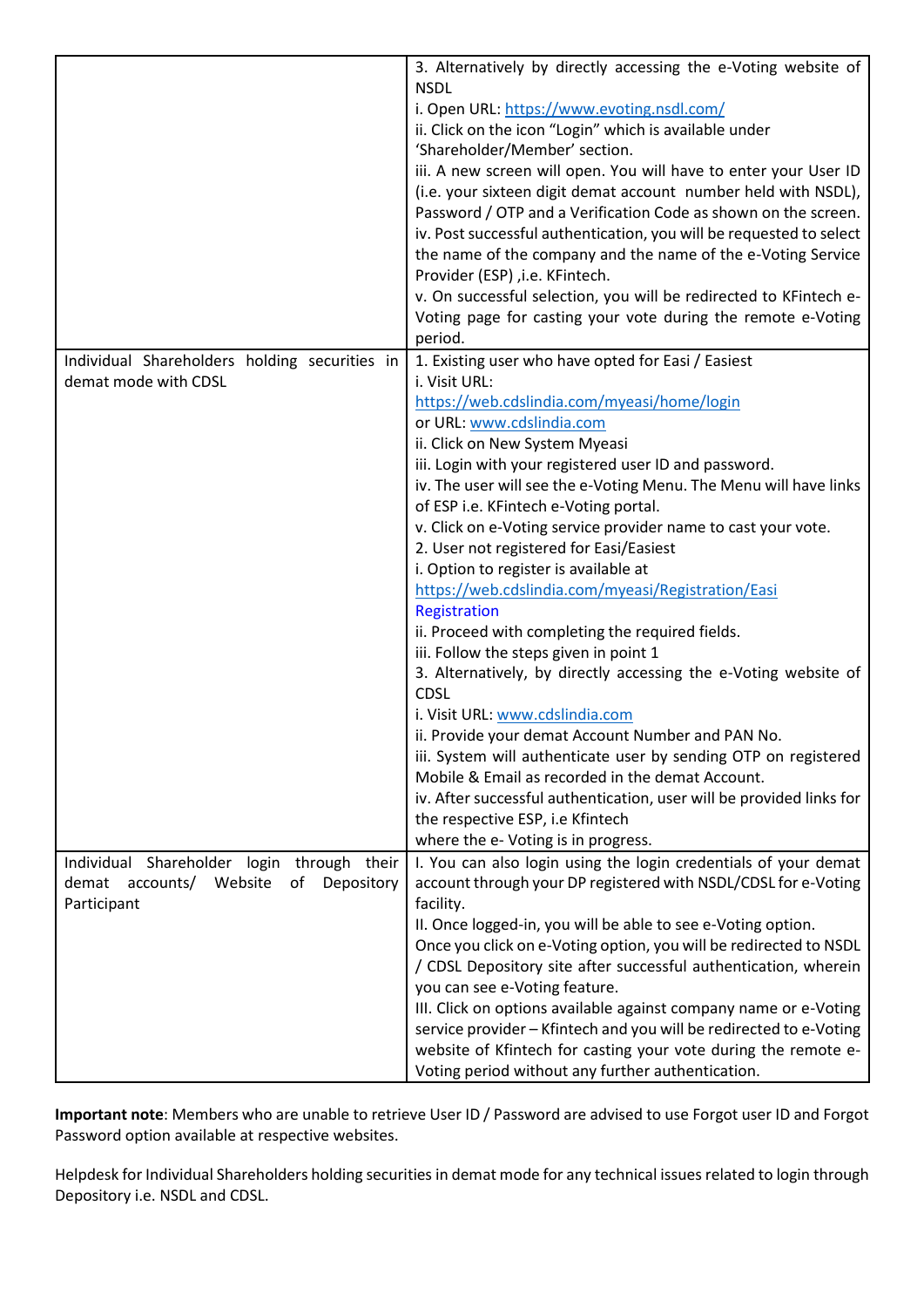| Login type                | <b>Helpdesk details</b>                                                                                                                        |  |  |
|---------------------------|------------------------------------------------------------------------------------------------------------------------------------------------|--|--|
| Securities held with NSDL | Please contact NSDL helpdesk by sending a request at evoting@nsdl.co.in<br>or call at toll free no.: 1800 1020 990 and 1800 22 44 30           |  |  |
| Securities held with CDSL | Please contact CDSL helpdesk by sending a<br>request at l<br>helpdesk.evoting@cdslindia.com or contact at 022- 23058738 or 022-<br>23058542-43 |  |  |

## **Details on Step 2 are mentioned below:**

# **A. Login method for e-Voting for shareholders other than Individual shareholders holding securities in demat mode and shareholders holding securities in physical mode.**

- 1. Members whose email IDs are registered with the Company/Depository Participant(s), will receive an email from KFintech which will include details of E-Voting Event Number (EVEN), USER ID and password. They will have to follow the following process:
	- i. Launch internet browser by typing the URL:<https://evoting.kfintech.com/>
	- ii. Enter the login credentials (i.e. User ID and password). In case of physical folio, User ID will be EVEN (e-Voting Event Number), followed by folio number. In case of Demat account, User ID will be your DP ID and Client ID. However, if you are already registered with KFintech for e Voting, you can use your existing User ID and password for casting the vote.
	- iii. After entering these details appropriately, click on "LOGIN".
	- iv. You will now reach password change Menu wherein you are required to mandatorily change your password. The new password shall comprise of minimum 8 characters with at least one upper case (A- Z), one lower case (a-z), one numeric value (0-9) and a special character ( $@, #, \$$ , etc.,). The system will prompt you to change your password and update your contact details like mobile number, email ID etc. on first login. You may also enter a secret question and answer of your choice to retrieve your password in case you forget it. It is strongly recommended that you do not share your password with any other person and that you take utmost care to keep your password confidential.
	- v. You need to login again with the new credentials.
	- vi. On successful login, the system will prompt you to select the "EVEN" and click on "Submit"
- vii. On the voting page, enter the number of shares (which represents the number of votes) as on the Cut-off Date under "FOR/AGAINST" or alternatively, you may partially enter any number in "FOR" and partially "AGAINST" but the total number in "FOR/AGAINST" taken together shall not exceed your total shareholding as mentioned herein above. You may also choose the option ABSTAIN. If the Member does not indicate either "FOR" or "AGAINST" it will be treated as "ABSTAIN" and the shares held will not be counted under either head.
- viii. Members holding multiple folios/demat accounts shall choose the voting process separately for each folio/demat account.
- ix. Voting has to be done for each item of the notice separately. In case you do not desire to cast your vote on any specific item, it will be treated as abstained.
- x. You may then cast your vote by selecting an appropriate option and click on "Submit".
- xi. A confirmation box will be displayed. Click "OK" to confirm else "CANCEL" to modify. Once you have voted on the resolution(s), you will not be allowed to modify your vote. During the voting period, Members can login any number of times till they have voted on the resolution(s). Corporate/Institutional Members (i.e. other than Individuals, HUF, NRI etc.) are also required to send scanned certified true copy (PDF Format) of the Board Resolution/Authority Letter etc., authorizing its representative to cast its vote through remote e-Voting. Together with attested specimen signature(s) of the duly authorised representative(s), to the Scrutinizer at email id khamankarcs@gmail.com with a copy marked to [evoting@kfintech.com](mailto:evoting@kfintech.com) and [sonal.d@axiscades.in](mailto:sonal.d@axiscades.in) The scanned image of the above-mentioned documents should be in the naming format "Corporate Name Event No."

# **B. Members whose email IDs are not registered with the Company/Depository Participant(s), and consequently the Notice and remote e -Voting instructions cannot be serviced, will have to follow the following process:**

i. Members who have not yet registered their respective e-mail address are requested to get their e-mail address temporarily registered by visiting [https://ris.kfintech.com/clientservices/postalballot/registration.aspx.](https://ris.kfintech.com/clientservices/postalballot/registration.aspx) Post successful registration of email, the Members would get soft copy of the notice and the procedure for remote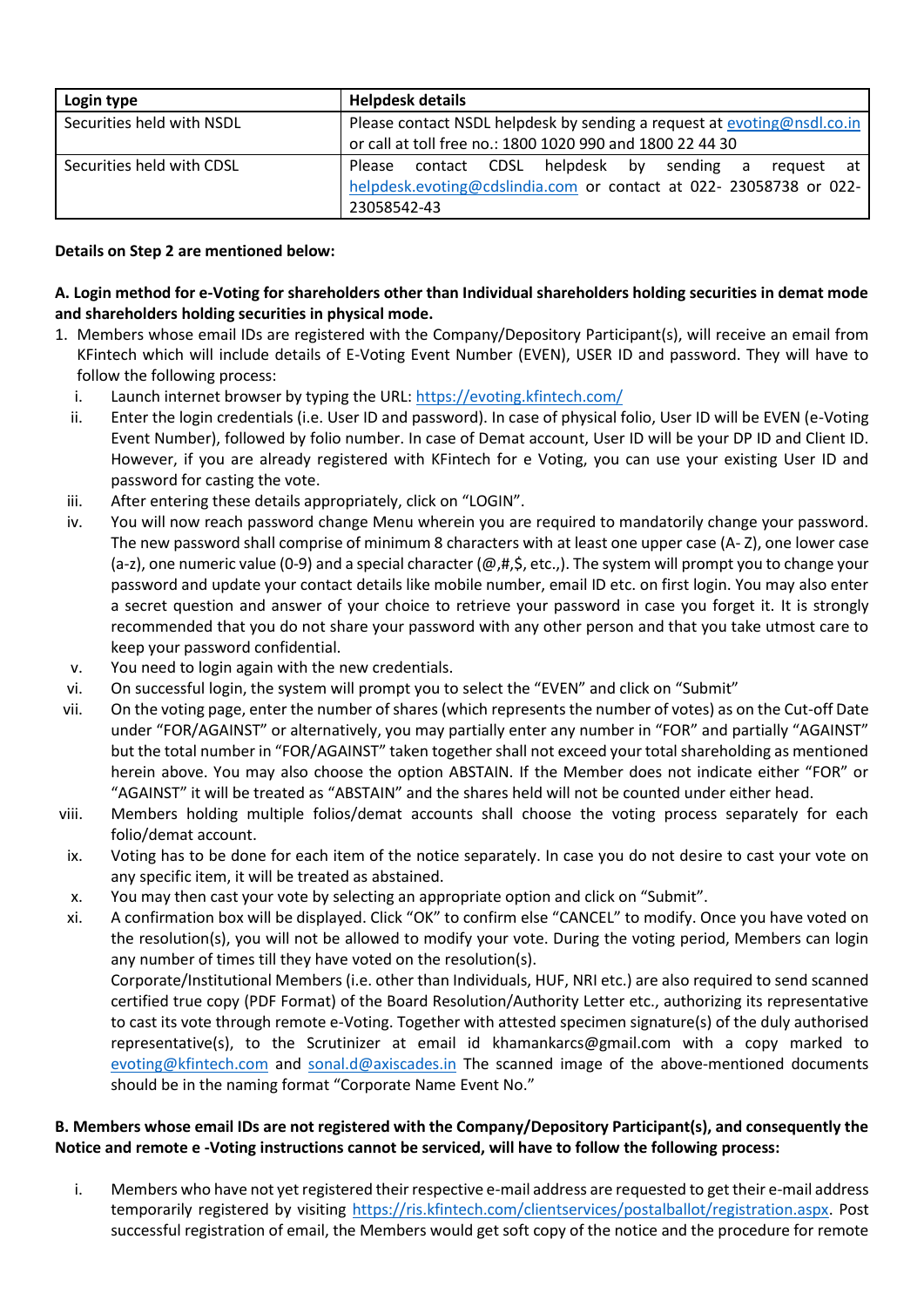e-voting along with the User ID and Password to enable remote e-voting for this Postal Ballot. In case of any queries, members may write to [evoting@Kfintech.com](mailto:evoting@Kfintech.com) In case of any queries, members may write to [einward.ris@kfintech.com.](mailto:einward.ris@kfintech.com)

ii. Alternatively, members may send an e-mail request at the email ID [einward.ris@kfintech.com](mailto:einward.ris@kfintech.com) along with scanned signed copy of the request letter providing the email address, mobile number, self-attested PAN copy and Client Master copy in case of electronic folio and copy of share certificate in case of physical folio for receiving the Notice and the remote e-voting instructions.

## **C. General Instructions**

### i. **In case Members of the Company have not registered their e-mail address:**

On account of COVID-19 and in terms of the said MCA Circulars and SEBI Circular Nos. SEBI/HO/CFD/CMD1/CIR/P/2020/79 dated May 12, 2020 and SEBI/HO/CFD/CMD2/CIR/P/2021/11 dated January 15, 2021, the Company will send Notice in electronic form only and hard copy of Notice along with Postal Ballot Form and pre-paid business envelope will not be sent to the Members for this Postal Ballot. Accordingly, the communication of the assent or dissent of the Members would take place through the E-voting system only.

ii. The Remote e-voting period commences from 9.00 a.m. (IST) on Monday, 25<sup>th</sup> April 2022 and ends at 5.00 p.m. (IST) on Tuesday, 24<sup>th</sup> May 2022. During this period, the members of the Company, holding shares either in physical form or in demat form, as on the cut-off date i.e. Friday,  $15<sup>th</sup>$  April 2022, may cast their vote electronically. Once the vote on the resolutions is cast by the member, the member shall not be allowed to change it subsequently.

To receive communication through electronic means, members are requested to kindly register/update their respective email address with their depository participant, where shares are held in electronic form. If, however, shares are held in physical form, members are advised to register their respective e-mail address with KFintech on <https://ris.kfintech.com/clientservices/postalballot/registration.aspx> or contact Mr. Raj Kumar Kale, Assistant Vice President, Toll Free No. 1800 309 4001 at [Unit: AXISCADES Technologies Limited] KFin Technologies Private Limited, Selenium Building B, Plot No. 31-32, Gachibowli, Financial District, Nanakramguda, Hyderabad - 500 032, Telangana State, India.

# **EXPLANATORY STATEMENT PURSUANT TO SECTION 102 OF THE COMPANIES ACT, 2013 ("THE ACT")**

The following Statement sets out all material facts relating to Item Nos. 1 to 4 mentioned in the accompanying Notice:

The disclosures in accordance with the Act and Listing Regulations and the other applicable provisions of law, are as follows:

### **Item No. 1 & 2**

The Board of Directors at their meeting held on November 09, 2021, approved the appointment of Mr. Arun Krishnamurthi as an Additional Director of the Company with effect from November 22, 2021, in the capacity of Chief Executive Officer & Managing Director of the Company. The Company has, in terms of Section 160(1) of the Act received in writing a notice from a Member, proposing his candidature for the office of Director.

Mr. Arun Krishnamurthi's appointment and remuneration, fixed in accordance with Sections 196, 197 and Schedule V of the Companies Act, 2013, is subject to the approval of the members. The Company has received from Mr. Arun Krishnamurthi, his consent to act as Chief Executive Officer & Managing Director of the Company along with a declaration to the effect that he is not disqualified from being appointed as a Director in terms of Section 164(2) of the Companies Act, 2013 and has not been debarred or disqualified from being appointed or continuing as Director of a Company by the Securities and Exchange Board of India, Ministry of Corporate Affairs or any such other Statutory Authority. Mr. Arun Krishnamurthisatisfies all the conditions set out in Part-I of Schedule V of the Companies Act along with conditions set out under subsection (3) of Section 196 of the Act for being eligible for this appointment. The additional information required under Regulation 36 of the SEBI (Listing Obligations and Disclosure Requirements) Regulations, 2015 and applicable Secretarial Standards is annexed as **Annexure-I.**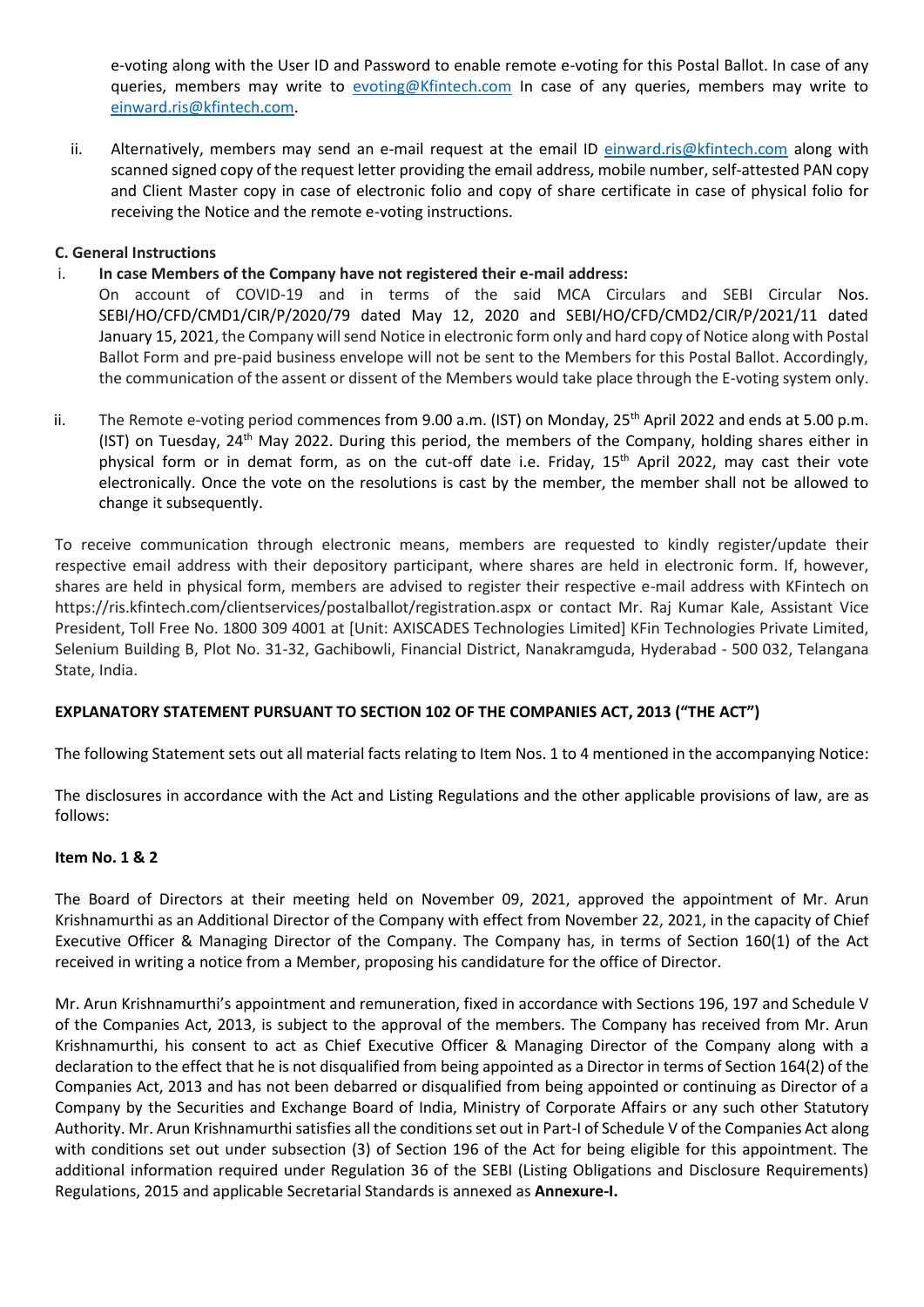Further, pursuant to the provisions of Section 196, 197 and 198 of the Companies Act, 2013 read with Schedule V, a Company having inadequate / no profits, may subject to certain conditions including the passing of a special resolution, pay such remuneration to its managerial personnel as may be decided by the Board of Directors on the recommendation of Nomination and Remuneration Committee.

During the financial year ended March 31, 2021, the profits of the Company may not be adequate due to adverse impact of COVID and therefore the remuneration payable to the Managing Director may exceed the limits prescribed under the relevant provisions of the Companies Act, 2013.

The details of remuneration payable to Mr. Arun Krishnamurthi as Chief Executive Officer & Managing Director of the Company for a period of three years from  $22^{nd}$  November 2021 to  $21^{st}$  November 2024, are as under:

| 1) | <b>Basic Salary (Fixed</b>  | Rs. 2,61,46,833/- per annum (Rupees Two Crores Sixty-One Lakhs Forty-Six                                                                                                                                                                                                                   |
|----|-----------------------------|--------------------------------------------------------------------------------------------------------------------------------------------------------------------------------------------------------------------------------------------------------------------------------------------|
|    | Compensation)               | Thousand Eight Hundred Thirty-Three Only).                                                                                                                                                                                                                                                 |
|    |                             | The annual increments will be decided by the Board based on the<br>recommendation of the Nomination & Remuneration Committee (hereinafter<br>referred as "NRC") and will be performance based taking into account his<br>individual and Company's performance and policies Of the Company. |
| 2) | Perquisites (Benefits &     | Rs. 18,53,167/- per annum (Rupees Eighteen Lakh Fifty-Three Thousand One                                                                                                                                                                                                                   |
|    | Retirals)                   | Hundred and Sixty-Seven Only)                                                                                                                                                                                                                                                              |
| 3) | Performance Linked Variable | Rs. 1,60,00,000/- (Rupees One Crore Sixty Lakhs),                                                                                                                                                                                                                                          |
|    | Pay                         |                                                                                                                                                                                                                                                                                            |
| 4) | ESOPs (subject to necessary | 15,10,381 options                                                                                                                                                                                                                                                                          |
|    | approvals)                  | (Details of vesting period, price and vesting criteria will be as per the company                                                                                                                                                                                                          |
|    |                             | policy & procedure and as approved by the Board)                                                                                                                                                                                                                                           |

Such other allowances, perquisites, amenities, facilities and benefits as per the Rules of the Company as applicable to the Managing Director and as may be permitted and approved by the Board of Directors to be paid to the Managing Director and shall be valued as per Income Tax Act & Rules, as amended from time to time.

In the event of inadequacy of profits calculated as per Section 198 of the Companies Act, 2013 in any financial year(s) Mr. Arun Krishnamurthi shall be entitled to a minimum remuneration comprising salary, perquisites and benefits as detailed above subject to such revisions as may be approved by the from time to time. The remuneration payable to Mr. Arun Krishnamurthi shall be subject to the provisions of Section 197 and Schedule V to the Act, and necessary approvals.

# **Other terms of Appointment are mentioned as below:**

- i. The appointment may be terminated by either party by giving to the other party Ninety (90) days' prior written notice of such termination or the Company paying six months' remuneration in lieu thereof.
- ii. Termination for Good Cause: The Company shall be entitled to terminate this Agreement (and the employment of the Executive Employee) for Good Cause with immediate effect, with the understanding that the Executive Employee will not be entitled to any termination benefits in the event of such termination except payment of any compensation due but not previously paid to the Executive Employee through the date of termination. "Good Cause" shall include, without limitation, if the Executive Employee:
	- a) neglects or fails to attend to the business of the Company; violates a Policy or applicable statutory and regulatory policies, enactments, rules or regulations; misappropriates any property of the Company; indulges in moral turpitude; carries out any dishonest or fraudulent conduct or act or any breach of trust or breach of faith whether or not the same causes any actual harm or damage or loss to any Person including the Company; is guilty of misconduct while discharging the Executive Employee's Responsibilities or indulges in any act of commission or omission bringing disrepute or notoriety or adverse publicity to the Company; or is in any way, or may at any time be, in a position, which the Company believes, prevents or will prevent him from fulfilling the Responsibilities or the Executive Employee's functions under this Agreement;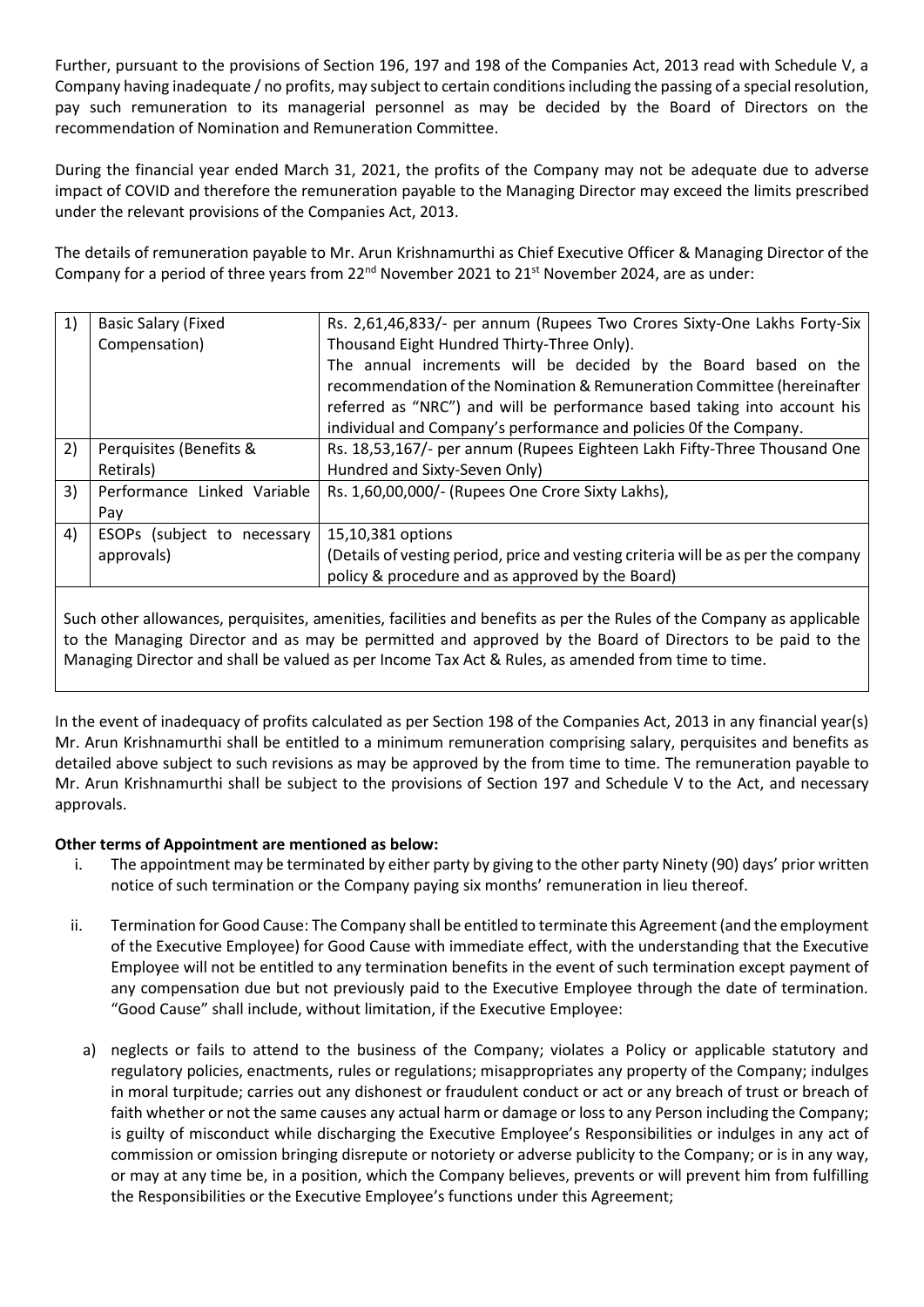- b) has submitted false and/or forged documents of qualification, made false representations and suppressed any material or relevant information required to be disclosed or is guilty of similar acts of dishonesty;
- c) divulges or discloses, either directly or indirectly, any of the Confidential Information either by way of transfer, sale, theft, misappropriation, publication, misuse or wrongful or unauthorised use of the Confidential Information or otherwise;
- d) involves in or affects misappropriation of funds of the Company or its Affiliates;
- e) violates any Act or applicable law including any internal policy or regulation;
- f) is convicted of a criminal offense;
- g) wilfully fails or refuses to perform the Responsibilities on behalf of the Company which are consistent with the scope and nature of the Executive Employee's responsibilities, or otherwise to comply with a lawful directive or Policies of the Company;
- h) continuously fails to perform his Responsibilities including non-achievement of the agreed business goals or compliance with the direction of the Chairman / Vice-Chairman / or the board of directors of the Company;
- i) improperly uses the Company's various communications systems i.e. email, telephones, network access, internet etc.;
- j) commits any act prejudicial to the interest or reputation of the Company; or
- k) breaches any of the terms, conditions, or stipulations of this Agreement.
- l) Or does any act which is illegal or not authorised by laws for time being in force or does any act which in the opinion of the Company is in conflict with the interest of the Company or causes prejudice and damage to the Company.

It is expressly agreed that if the Company terminates the Executive Employee's employment at any time for Good Cause, or if the Executive Employee terminates the Executive Employee's employment, joins a competitor of Company or its Affiliates or engages in activities which are harmful to the Company, the Company's obligation to make any payment to the Executive Employee of whatsoever nature, including performance linked pay payments shall immediately end, notwithstanding any other provision of this Agreement.

- iii. In the event the Appointee is not in a position to discharge his official duties due to any physical or mental incapacity, the Board shall be entitled to terminate his contract as per the terms of the Employment Agreement.
- iv. Upon the termination by whatever means of the appointee's employment: -

a) he shall automatically cease to be a director of the Company or any of its Affiliates, and the Parties shall take all necessary steps required to effect the removal of the Executive Employee from the board of directors of the Company and its Affiliates with effect from such termination;

(b) he shall immediately deliver to the Company all of the Company and its Affiliates' Confidential Information retained or compiled in any device or the Company's property retained by the Executive Employee in relation to his/her responsibilities under this Agreement and concerning the business, finances or affairs of the Company or its Affiliates.

In compliance with the provisions of Sections 196, 197, 203 and other applicable provisions, if any, of the Act, read with Schedule V thereto, the terms of appointment and remuneration specified above are now being placed before the Members for their approval.

Copy of the agreement entered into between the Company and Mr. Arun Krishnamurthi setting out the terms and conditions of the appointment will be available for inspection by the members at the registered office of the Company during normal business hours (9.00 am to 5.00 pm) on any working day, upto and including the date of the last date of e-voting.

Statement as required under Section II, Part II of the Schedule V of the Companies Act, 2013 with reference to Special Resolution at Item No. 2 is annexed hereto as **Annexure-II**.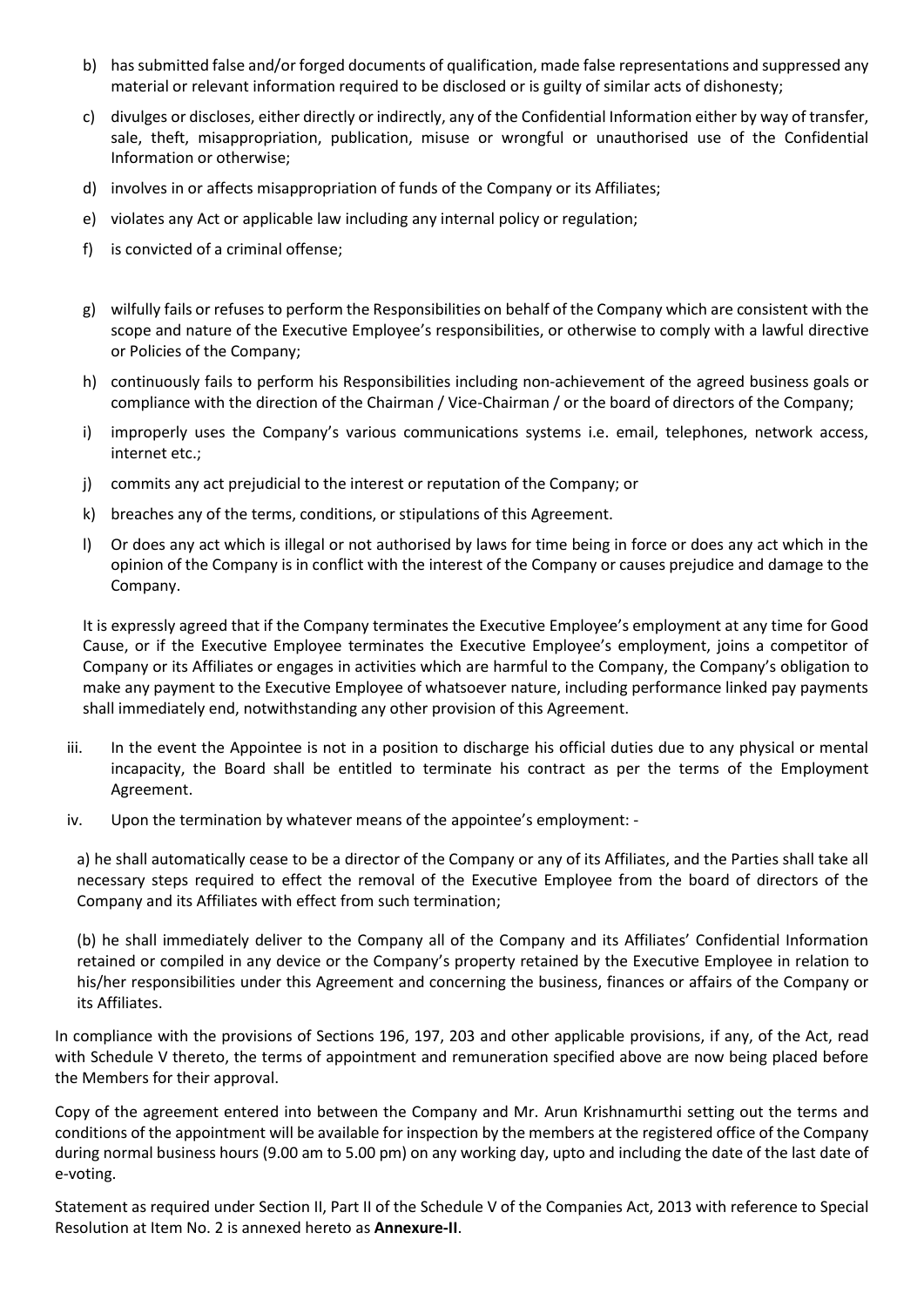None of the Directors and/or Key Managerial Personnel of the Company and their relatives except to the extent of their shareholding in the Company and except Arun Krishnamurthi to whom the resolutions relates, is in any way concerned or interested, financially or otherwise in the resolutions set out at Item No. 1 & 2 of the Notice.

Pursuant to the recommendations of Nomination and Remuneration Committee, your directors recommend the resolution set out in Item No. 1 as an Ordinary Resolution and Item No. 2 as a Special Resolution for your approval.

# **Item No. 3:**

Keeping in view the growth, operations and size of the Company and based on the recommendation of the Nomination Remuneration Committee, Mr. David Abikzir (DIN: 03160720), who was appointed as an Additional Director in the capacity of Non-Executive Non Independent Director of the Company by the Board of Director in their meeting held on 22<sup>nd</sup> March, 2022 pursuant to the provisions of Section 161 of the Companies Act, 2013 read with Articles of Association of the Company and who holds office up to the date of the ensuing General Meeting pursuant to Regulation 17(1C) of SEBI (Listing Obligations and Disclosure Requirements) Regulations 2015. The Company has, in terms of Section 160(1) of the Act received in writing a notice from a Member, proposing his candidature for the office of Director. Further, the Company has received from Mr. David Abikzir

- (i) consent in writing to act as director in Form DIR 2 pursuant to Rule 8 of Companies (Appointment & Qualification of Directors) Rules 2014,
- (ii) intimation in Form DIR 8 in terms of Companies (Appointment & Qualification of Directors) Rules, 2014, to the effect that he is not disqualified under sub section (2) of Section 164 of the Companies Act, 2013.
- (iii) affirmation that he has not been debarred or disqualified from being appointed or continuing as Director of a company by the Securities and Exchange Board of India, Ministry of Corporate Affairs or any such other Statutory Authority

The additional information required under Regulation 36 of the SEBI (Listing Obligations and Disclosure Requirements) Regulations, 2015 and applicable Secretarial Standards is annexed as **Annexure-I.**

None of the Directors and/or Key Managerial Personnel of the Company and their relatives except to the extent of their shareholding in the Company and except Mr. David Abikzir to whom the resolution relates, is in any way concerned or interested, financially or otherwise in the resolution set out at Item No. 3 of the Notice.

The Board considers his appointment as a Director of the Company will be beneficial and is in the interests of the Company. The Board recommends the resolution for approval of the members.

# **Item No. 4**

Keeping in view the growth, operations and size of the Company and based on the recommendation of the Nomination Remuneration Committee, Mr. Abhishek Kumar (DIN: 01763213) who was appointed as an Additional Director in the capacity of Non-Executive Non Independent Director of the Company by the Board of Director in their meeting held on 22<sup>nd</sup> March, 2022 pursuant to the provisions of Section 161 of the Companies Act, 2013 read with Articles of Association of the Company and who holds office up to the date of the ensuing General Meeting pursuant to Regulation 17(1C) of SEBI (Listing Obligations and Disclosure Requirements) Regulations 2015. The Company has, in terms of Section 160(1) of the Act received in writing a notice from a Member, proposing his candidature for the office of Director. Further, the Company has received from Mr. Abhishek Kumar:

- (i) consent in writing to act as director in Form DIR 2 pursuant to Rule 8 of Companies (Appointment & Qualification of Directors) Rules 2014,
- (ii) intimation in Form DIR 8 in terms of Companies (Appointment & Qualification of Directors) Rules, 2014, to the effect that he is not disqualified under sub section (2) of Section 164 of the Companies Act, 2013.
- (iii) affirmation that he has not been debarred or disqualified from being appointed or continuing as Director of a company by the Securities and Exchange Board of India, Ministry of Corporate Affairs or any such other Statutory Authority.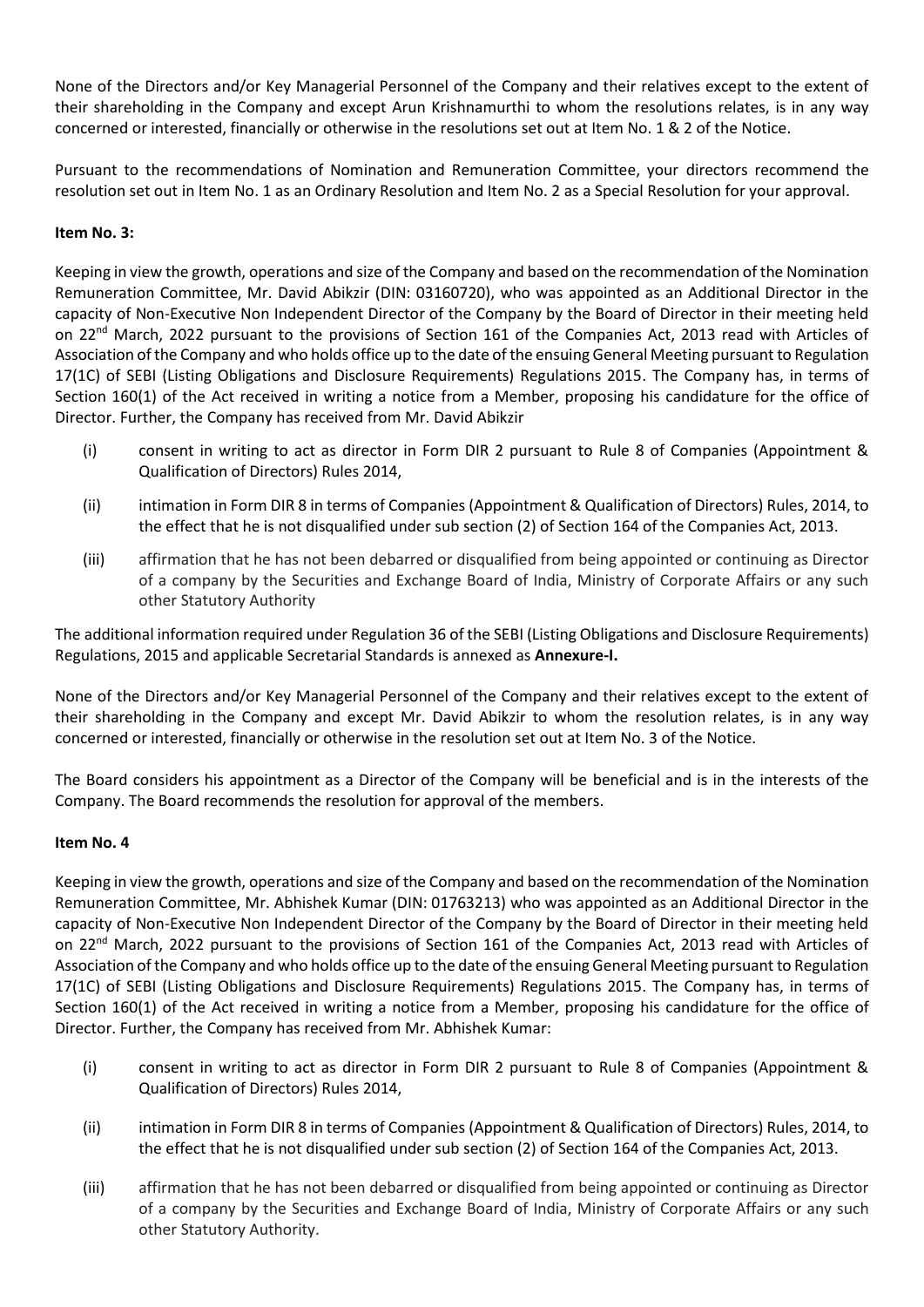The additional information required under Regulation 36 of the SEBI (Listing Obligations and Disclosure Requirements) Regulations, 2015 and applicable Secretarial Standards is annexed as **Annexure-I.**

None of the Directors and/or Key Managerial Personnel of the Company and their relatives except to the extent of their shareholding in the Company and except Mr. Abhishek Kumar to whom the resolution relates, is in any way concerned or interested, financially or otherwise in the resolution set out at Item No. 4 of the Notice.

The Board considers his appointment as a Director of the Company will be beneficial and is in the interests of the Company. The Board recommends the resolution for approval of the members.

## **By Order of the Board of Directors of AXISCADES TECHNOLOGIES LIMITED**

**Sd/- SONAL DUDANI** Company Secretary & Compliance Officer (Membership No: ACS 40415)

Bangalore, 22nd March 2022

**Registered Office:** Block C, Second Floor, Kirloskar Business Park, Bengaluru - 560 024 CIN - L72200KA1990PLC084435 E-mail id[: investor.relations@axiscades.com](mailto:investor.relations@axiscades.com) Website address: [www.axiscades.com](http://www.axiscades.com/)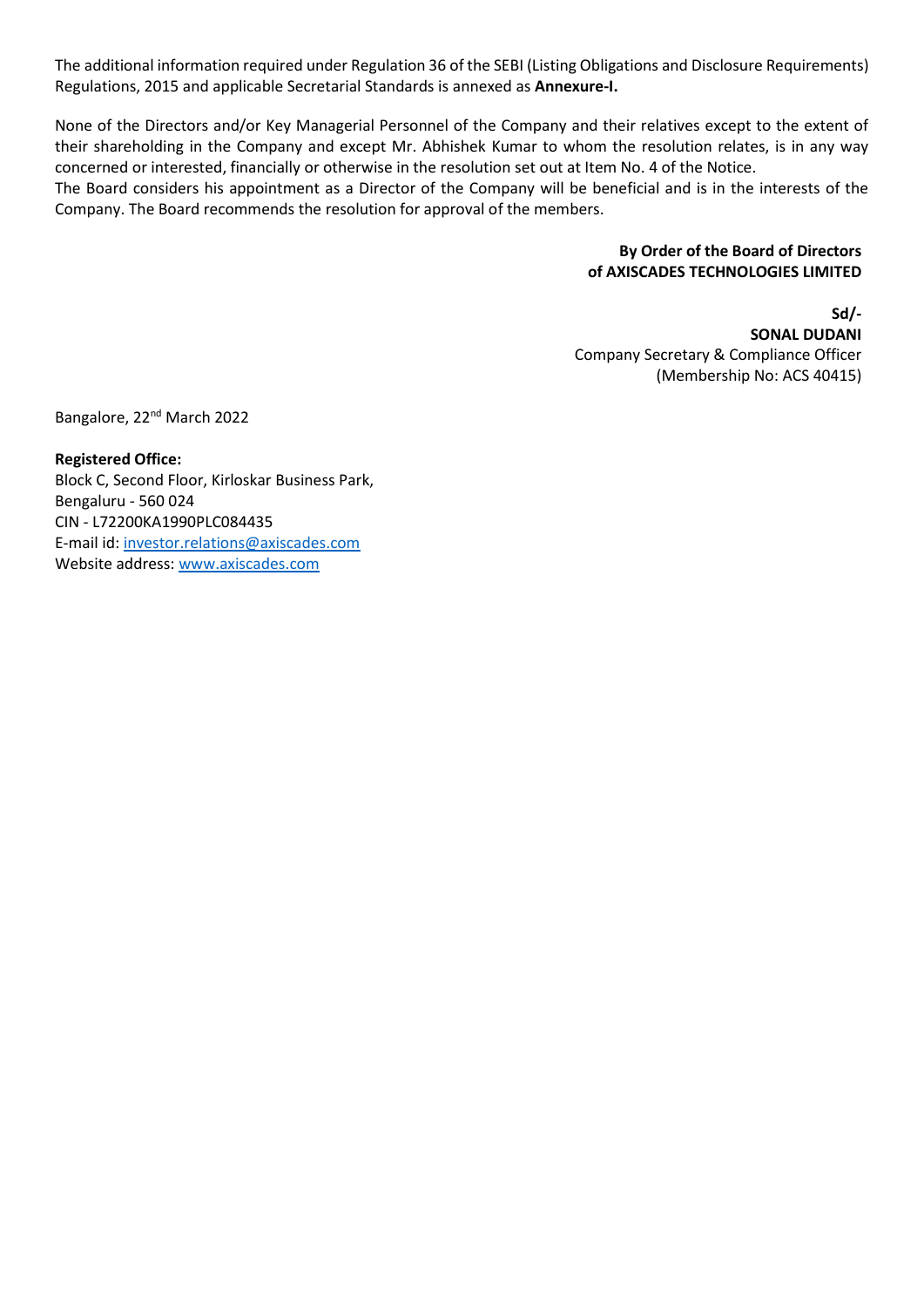# **Additional information of Director seeking appointment as required under Regulation 36(3) of SEBI (LODR) Regulation, 2015 and applicable Secretarial Standards:**

| <b>Name of Directors</b>                                                                      | Mr. Arun Krishnamurthi                                                                                                                                                                                                                                                                                                                                                        | Mr. David Abikzir                                                                                                                                                                                                                                                                                                                                                                                                                                                                                                                                                                                                                                                                                                                                                    | Mr. Abhishek Kumar                                                                                                                                                                                                                                                                                                                                                                                                                                                                                                                                                                                                                                                                                                                                                                                                                                      |
|-----------------------------------------------------------------------------------------------|-------------------------------------------------------------------------------------------------------------------------------------------------------------------------------------------------------------------------------------------------------------------------------------------------------------------------------------------------------------------------------|----------------------------------------------------------------------------------------------------------------------------------------------------------------------------------------------------------------------------------------------------------------------------------------------------------------------------------------------------------------------------------------------------------------------------------------------------------------------------------------------------------------------------------------------------------------------------------------------------------------------------------------------------------------------------------------------------------------------------------------------------------------------|---------------------------------------------------------------------------------------------------------------------------------------------------------------------------------------------------------------------------------------------------------------------------------------------------------------------------------------------------------------------------------------------------------------------------------------------------------------------------------------------------------------------------------------------------------------------------------------------------------------------------------------------------------------------------------------------------------------------------------------------------------------------------------------------------------------------------------------------------------|
|                                                                                               |                                                                                                                                                                                                                                                                                                                                                                               |                                                                                                                                                                                                                                                                                                                                                                                                                                                                                                                                                                                                                                                                                                                                                                      |                                                                                                                                                                                                                                                                                                                                                                                                                                                                                                                                                                                                                                                                                                                                                                                                                                                         |
| Date of Birth (age)                                                                           | 1st August 1969<br>$(53 \text{ years})$                                                                                                                                                                                                                                                                                                                                       | 28 <sup>th</sup> May 1978<br>$(44 \text{ years})$                                                                                                                                                                                                                                                                                                                                                                                                                                                                                                                                                                                                                                                                                                                    | 24 <sup>th</sup> August 1979<br>$(43 \text{ years})$                                                                                                                                                                                                                                                                                                                                                                                                                                                                                                                                                                                                                                                                                                                                                                                                    |
| <b>Date</b><br>of<br>Appointment<br>(Initial)                                                 | 22 <sup>nd</sup> November 2021                                                                                                                                                                                                                                                                                                                                                | 22nd March 2022                                                                                                                                                                                                                                                                                                                                                                                                                                                                                                                                                                                                                                                                                                                                                      | 22 <sup>nd</sup> March 2022                                                                                                                                                                                                                                                                                                                                                                                                                                                                                                                                                                                                                                                                                                                                                                                                                             |
| <b>Qualifications</b>                                                                         | Master of Computer<br><b>Applications from Pune</b><br>University                                                                                                                                                                                                                                                                                                             | Master's Degree - Wealth<br>& Asset Management -<br>Finance, Kedge Business<br>School - 2005<br>Master's Degree - Business<br>Law & Finance - Pantheon-<br>Sorbonne University -<br>Paris, France - 2004                                                                                                                                                                                                                                                                                                                                                                                                                                                                                                                                                             | MBA, Indian School of Business<br>(ISB), Hyderabad, 2008<br>B.A (Hons) Economics, Hansraj<br>College, University of Delhi,<br>2000                                                                                                                                                                                                                                                                                                                                                                                                                                                                                                                                                                                                                                                                                                                      |
| Relationship<br>between<br><b>Directors inter-se</b>                                          | related<br>Not<br>to<br>any<br><b>Directors</b><br>of<br>the<br>Company                                                                                                                                                                                                                                                                                                       | Not related to any Directors<br>of the Company                                                                                                                                                                                                                                                                                                                                                                                                                                                                                                                                                                                                                                                                                                                       | Not related to any Directors of<br>the Company                                                                                                                                                                                                                                                                                                                                                                                                                                                                                                                                                                                                                                                                                                                                                                                                          |
| <b>Brief</b><br><b>Resume</b><br>and<br><b>Expertise</b><br>specific<br>in<br>functional area | Mr. Arun Krishnamurthi<br>with about 29 years of<br>experience<br>has<br>P&L<br>managed<br>large<br>across Europe, US &<br>Australia. In his previous<br>stints with Wipro and<br>Tata technologies he<br>responsible<br>for<br>was<br>managing business in<br>excess of USD 450Mn.<br>By qualification, he is<br>Master of Computer<br>Applications from Pune<br>University. | Mr. David is a seasoned<br>financial professional with<br>over 18 years of experience.<br>A highly motivated and<br>goal-oriented<br>business<br>development professional<br>with an established track<br>record and<br>experience<br>covering Sales, Marketing,<br>'go-to-market' strategies<br>and<br>Research<br>&<br>Development in the Indian<br>market. David started his<br>career with CDC IXIS Private<br>Equity, Paris, France, as an<br>Investment<br>Analyst<br>focusing<br>Tech<br>on<br>companies<br>the<br>across<br>globe. The next role with<br>CDC<br><b>IXIS</b><br>Pvt Capital<br>Management was as a<br>Private Banker, managing<br>investments for UHNWI.<br>Thereafter he shifted to<br>India and set up Luxe<br>Corporation (a subsidiary of | Abhishek comes with 21 years of<br>diverse experience in business<br>strategy, M&A, operations and<br>investing in Technology &<br>Media. He has led the strategy<br>for scale<br>and growth for<br>ecommerce<br>company,<br>Snapdeal.com, executing 20+<br>M&As, Investments & JVs across<br>Logistics, Technology & Retail.<br>He has also led investments in<br>Fintech, Consumer internet,<br>core technology platforms for<br>Digital Commerce, Ad-tech &<br>Ecommerce enablers and has<br>launched<br>three<br>television<br>channels and multiple digital<br>properties. He has penned<br>columns on Technology and<br>consumer start -ups.<br>Abhishek began his career in<br>media rising to become Vice<br>President for new ventures,<br>TV18 Broadcast Ltd. He later ran<br>the early-stage venture capital<br>fund for Palaash Ventures as |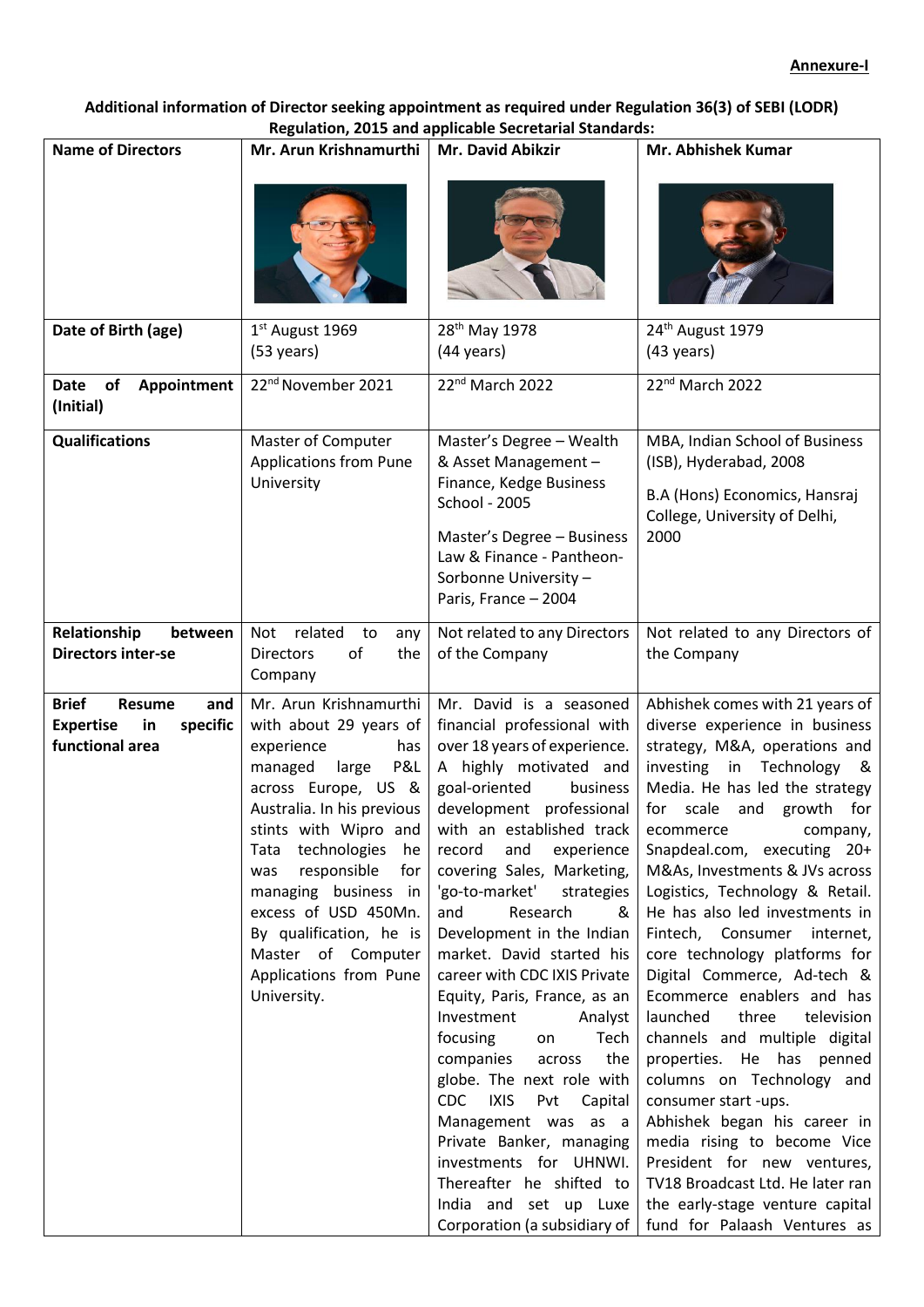|                                                                                                                                           |                                                                     | GCF Group in India) as a<br>Country Head. Since 2013,<br>he has been associated with<br>Nymex Consulting as CEO -<br>Country Head,<br>serving<br>clients from India, Europe,<br>UAE across<br>China and<br>Goods<br>Consumer<br>and<br>Experiences, Retail, Private<br>Equity,<br>Energy,<br>Biotechnologies,<br>various<br>Industries and Technology<br>with<br>'go-to-market'<br>strategies. | before<br>Head,<br><b>Investments</b><br>moving to Snapdeal as Head of<br>Corporate Development and<br>strategy at a critical growth<br>phase of the company. He was<br>running<br>a venture<br>capital<br>network, Rainforest Venture<br>Network and is also an Advisor<br>and Partner to multiple family<br>offices<br>for<br>technology<br>&<br>investments.<br>The<br>consumer<br>venture<br>network<br>has<br>investments across Healthcare<br>SaaS and consumer products. |
|-------------------------------------------------------------------------------------------------------------------------------------------|---------------------------------------------------------------------|------------------------------------------------------------------------------------------------------------------------------------------------------------------------------------------------------------------------------------------------------------------------------------------------------------------------------------------------------------------------------------------------|---------------------------------------------------------------------------------------------------------------------------------------------------------------------------------------------------------------------------------------------------------------------------------------------------------------------------------------------------------------------------------------------------------------------------------------------------------------------------------|
| <b>Directorships</b><br>held<br>in<br>other Public Companies                                                                              | Nil                                                                 | Nil                                                                                                                                                                                                                                                                                                                                                                                            | Nil                                                                                                                                                                                                                                                                                                                                                                                                                                                                             |
| along with listed entities                                                                                                                |                                                                     |                                                                                                                                                                                                                                                                                                                                                                                                |                                                                                                                                                                                                                                                                                                                                                                                                                                                                                 |
| from which the person<br>has resigned in the past<br>three years. (excluding<br>Private<br>Foreign,<br>and<br><b>Section 8 Companies)</b> | He has not resigned in<br>any Listed Company in<br>past three years | He has not resigned in any<br>Listed Company in past<br>three years                                                                                                                                                                                                                                                                                                                            | He has not resigned in any Listed<br>Company in past three years                                                                                                                                                                                                                                                                                                                                                                                                                |
| <b>Memberships</b>                                                                                                                        | Nil                                                                 | Nil                                                                                                                                                                                                                                                                                                                                                                                            | Nil                                                                                                                                                                                                                                                                                                                                                                                                                                                                             |
| <b>Chairmanships</b><br>of<br><b>Committees</b><br>of<br>other                                                                            |                                                                     |                                                                                                                                                                                                                                                                                                                                                                                                |                                                                                                                                                                                                                                                                                                                                                                                                                                                                                 |
| <b>Public</b><br><b>Companies</b><br><b>Audit</b><br>(includes<br>only                                                                    |                                                                     |                                                                                                                                                                                                                                                                                                                                                                                                |                                                                                                                                                                                                                                                                                                                                                                                                                                                                                 |
| <b>Committee</b><br>and                                                                                                                   |                                                                     |                                                                                                                                                                                                                                                                                                                                                                                                |                                                                                                                                                                                                                                                                                                                                                                                                                                                                                 |
| <b>Stakeholders</b><br><b>Relationship Committee)</b>                                                                                     |                                                                     |                                                                                                                                                                                                                                                                                                                                                                                                |                                                                                                                                                                                                                                                                                                                                                                                                                                                                                 |
| No. of shares held in the                                                                                                                 | Nil                                                                 | Nil                                                                                                                                                                                                                                                                                                                                                                                            | Nil                                                                                                                                                                                                                                                                                                                                                                                                                                                                             |
| Company,<br>including                                                                                                                     |                                                                     |                                                                                                                                                                                                                                                                                                                                                                                                |                                                                                                                                                                                                                                                                                                                                                                                                                                                                                 |
| shareholding held as a<br>beneficial owner                                                                                                |                                                                     |                                                                                                                                                                                                                                                                                                                                                                                                |                                                                                                                                                                                                                                                                                                                                                                                                                                                                                 |
| No. of Board Meetings<br>attended during the year                                                                                         | 3                                                                   | Not Applicable                                                                                                                                                                                                                                                                                                                                                                                 | Not Applicable                                                                                                                                                                                                                                                                                                                                                                                                                                                                  |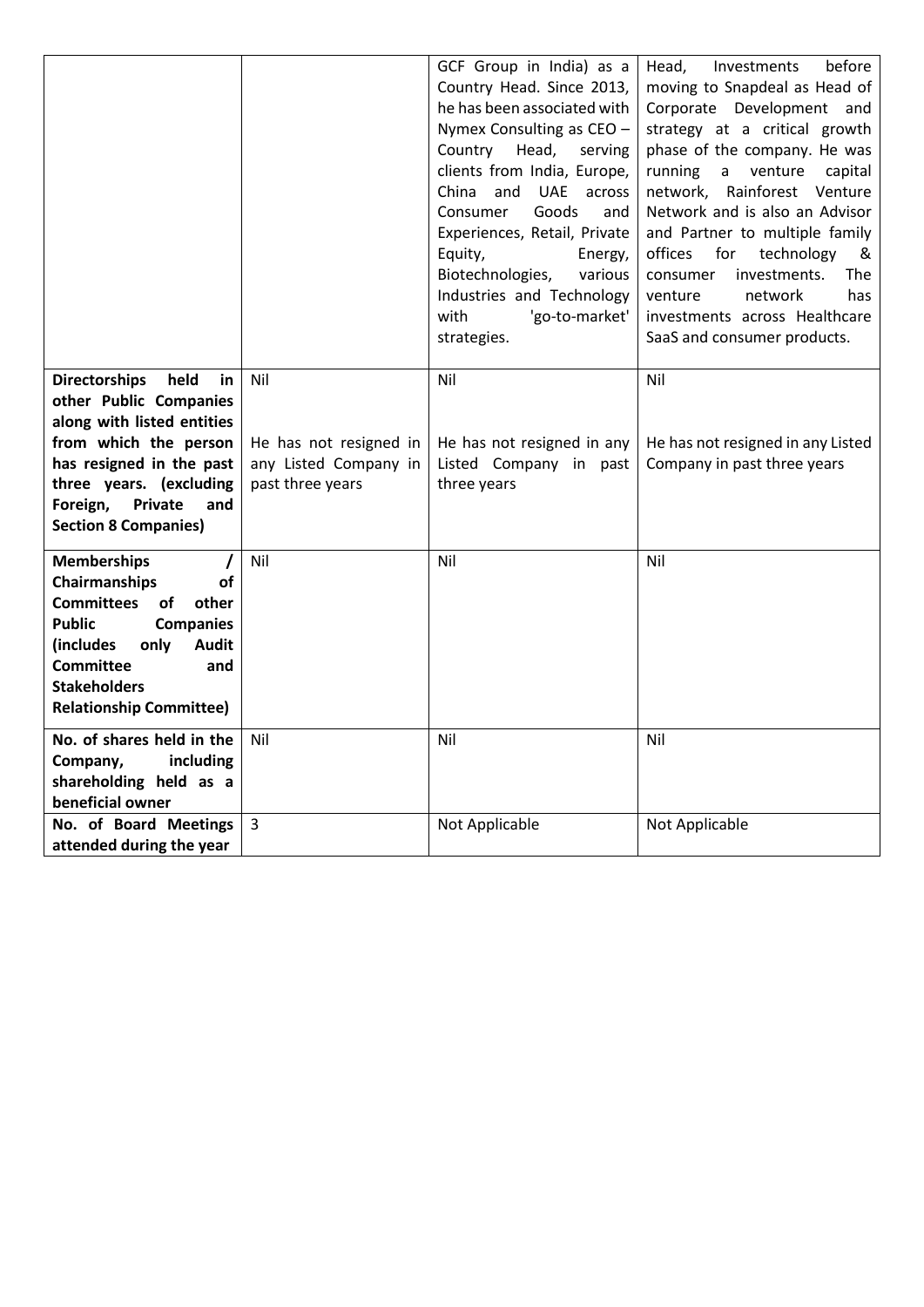# **Statement containing additional information as required in Schedule V of the Companies Act, 2013**

#### **I. General Information:**

### 1. **Nature of industry:**

AXISCADES is a technology solutions company focusing on engineering solutions and services. The Company brings expertise that caters to the engineering, technology, manufacturing and digital needs of fortune 100 clients in aerospace, defence, heavy engineering, automotive, energy & medical equipment sectors. With decades of experience in creating innovative, sustainable and safer products worldwide, it delivers business value across the entire engineering lifecycle.

- 2. **Date or expected date of commencement of commercial production:** Existing Company is in operation since 24 August, 1990
- 3. **In case of new companies, expected date of commencement of activities as per project approved by financial institutions appearing in the prospectus:** Not Applicable

### 4. **Financial performance based on given indicators:**

Financial Performance indicators of the Company for the year 2020-2021 are as follows:

| <b>Particulars</b>          | Standalone<br>(Rs. Lakhs) | Consolidated<br>(Rs. Lakhs) |
|-----------------------------|---------------------------|-----------------------------|
| Total Income                | 13,516.58                 | 53,830.73                   |
| Loss Before Tax             | (6,415.81)                | (1,037.94)                  |
| Loss after tax for the year | (6,324.81)                | (2, 120.55)                 |

### 5. **Foreign Investments or collaborations, if any: Nil**

### **II. Information about the appointee:**

### 1. **Background details**

Mr. Arun Krishnamurthi was appointed as Additional Director w.e.f. 22<sup>nd</sup> November 2021 in the capacity of Chief Executive Officer and Managing Director of the Company at the Board meeting held on 9<sup>th</sup> November 2021. He has about 29 years of experience and has managed large P&L across Europe, US & Australia. In his previous stints with Wipro and Tata technologies he was responsible for managing business in excess of USD 450Mn. By qualification, he is Master of Computer Applications from Pune University.

### 2. **Past remuneration**

First appointment in the Company and hence not applicable.

### 3. **Recognition or awards**

Mr. Arun Krishnamurthi has setup industry councils in the Utilities world where he brought together customers, representatives from the regulator and industry media publications to act as advisory to the industry. Most recently he was a speaker at several Midlands Automotive conferences in the UK on topics such as Electric Vehicles, Autonomous and the importance of Digital in the car of the future. He has also been featured extensively in the media on topics ranging from IT, digital, Utilities and Engineering Services.

### 4. **Job profile and his suitability**

Mr. Arun Krishnamurthi is entrusted with substantial powers of the management and is responsible for the general conduct and management of the business and affairs of the Company, subject to the superintendence, control and supervision of the Board of Directors of the Company.